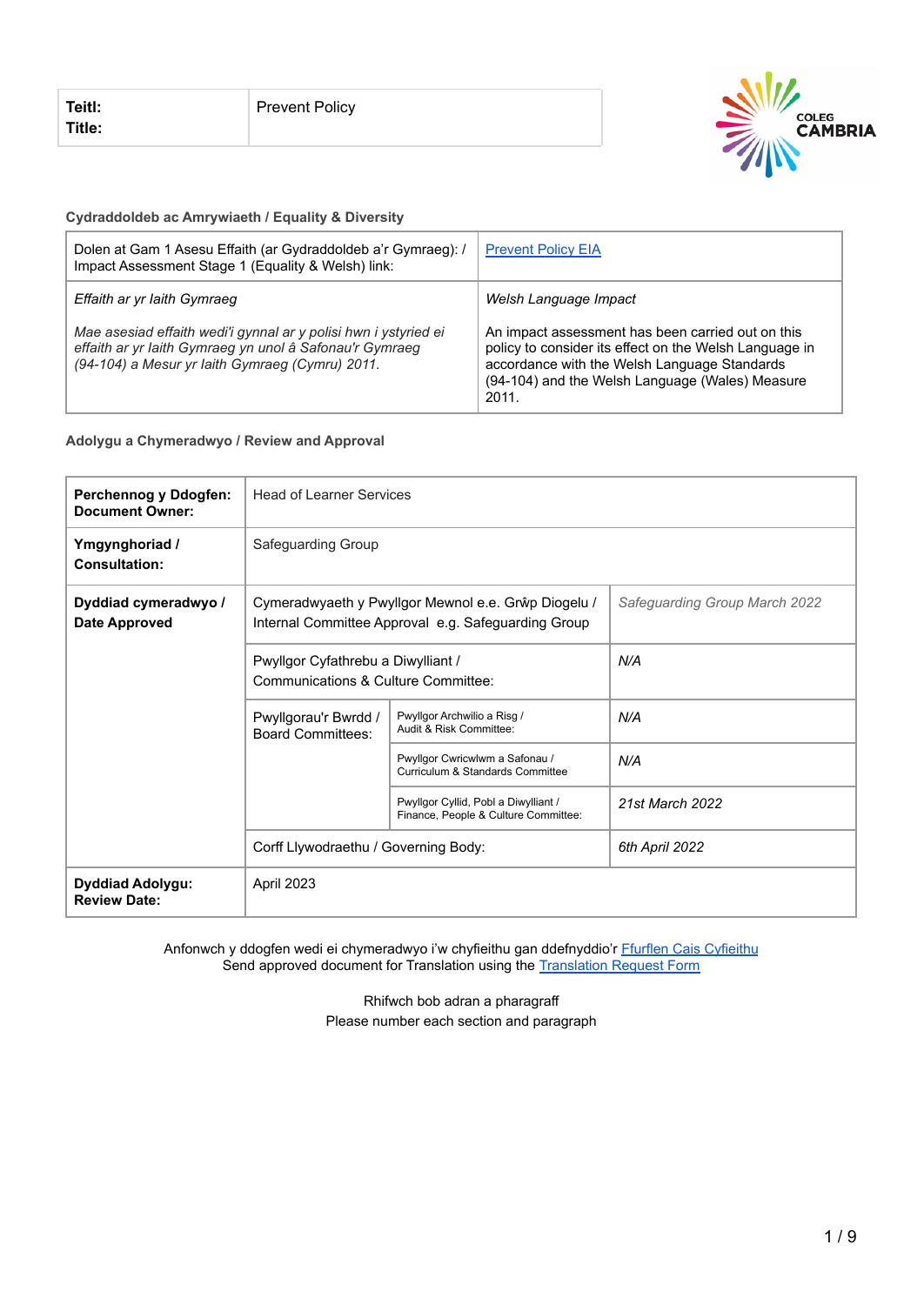# **Prevent Policy**

| 1. Introduction            | 3              |
|----------------------------|----------------|
| 2. Prevent Duty            | $\overline{4}$ |
| 3. Scope                   | 4              |
| 4. Approach                | 4              |
| 5. Prevent Duty Objectives | 5              |
| 6. British Values          | 6              |
|                            |                |
| 7. Responsibilities        | 6              |
| 8. Referral Process        | 7              |
| 9. Information Sharing     | 8              |

10.Training 8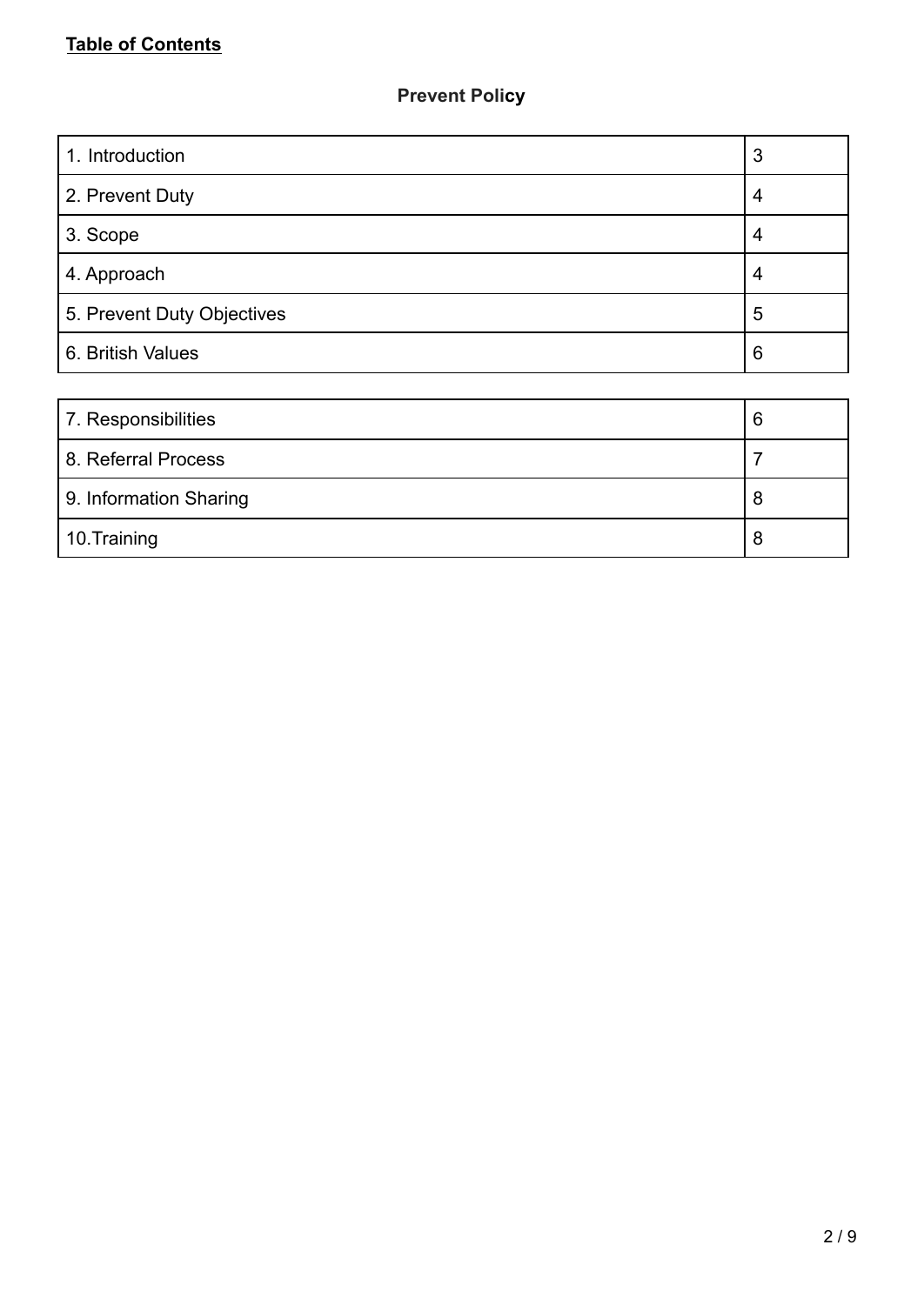# **Prevent Policy**

# **1. Introduction**

- 1.1 Coleg Cambria aims to provide an environment which respects and values the positive contribution of all its learners to enable them to achieve their full potential and to gain benefit and enjoyment from their involvement in the life of the College. These values are also enshrined in the College's Strategic Plan.
- 1.2 To achieve this the college acknowledges the following basic rights for all its learners:
	- To be treated with dignity and respect
	- To be fairly treated
	- To receive encouragement to reach their full potential
- 1.3 The Government's Prevent Agenda is 1 of the 4 elements of CONTEST, the government's counter-terrorism strategy. It aims to stop people becoming terrorists or supporting terrorism.

The Government's Prevent strategy:

- responds to the ideological challenge we face from terrorism and aspects of extremism, and the threat we face from those who promote these views
- provides practical help to prevent people from being drawn into terrorism and ensure they are given appropriate advice and support
- works with a wide range of sectors (including education, criminal justice, faith, charities, online and health) where there are risks of radicalisation that we need to deal with.
- covers all forms of terrorism, including far right extremism and some aspects of non-violent extremism.
- 1.4 The Counter-Terrorism and Security Act 2015 (Prevent Duty 2015) places a duty on specified authorities including schools, colleges and universities to 'have due regard, in the exercise of its functions, to the need to prevent people from being drawn into terrorism'. This is supported further by the Prevent Duty guidance (September 2015) for FE institutions in England and Wales and HE institutions in England and Wales (September 2015) respectively.
- 1.5 This Policy outlines Coleg Cambria's approach to ensuring compliance with the requirements of the Act and the Prevent Duty, it's approach to dealing with concerns raised within its community, and its contribution to any multi-agency response to concerns raised.

There are four main elements to the policy:

- prevention through teaching and pastoral support systems
- procedures for identifying and reporting cases or suspected cases
- support for learners who may have extremist ideas that are part of terrorist ideology.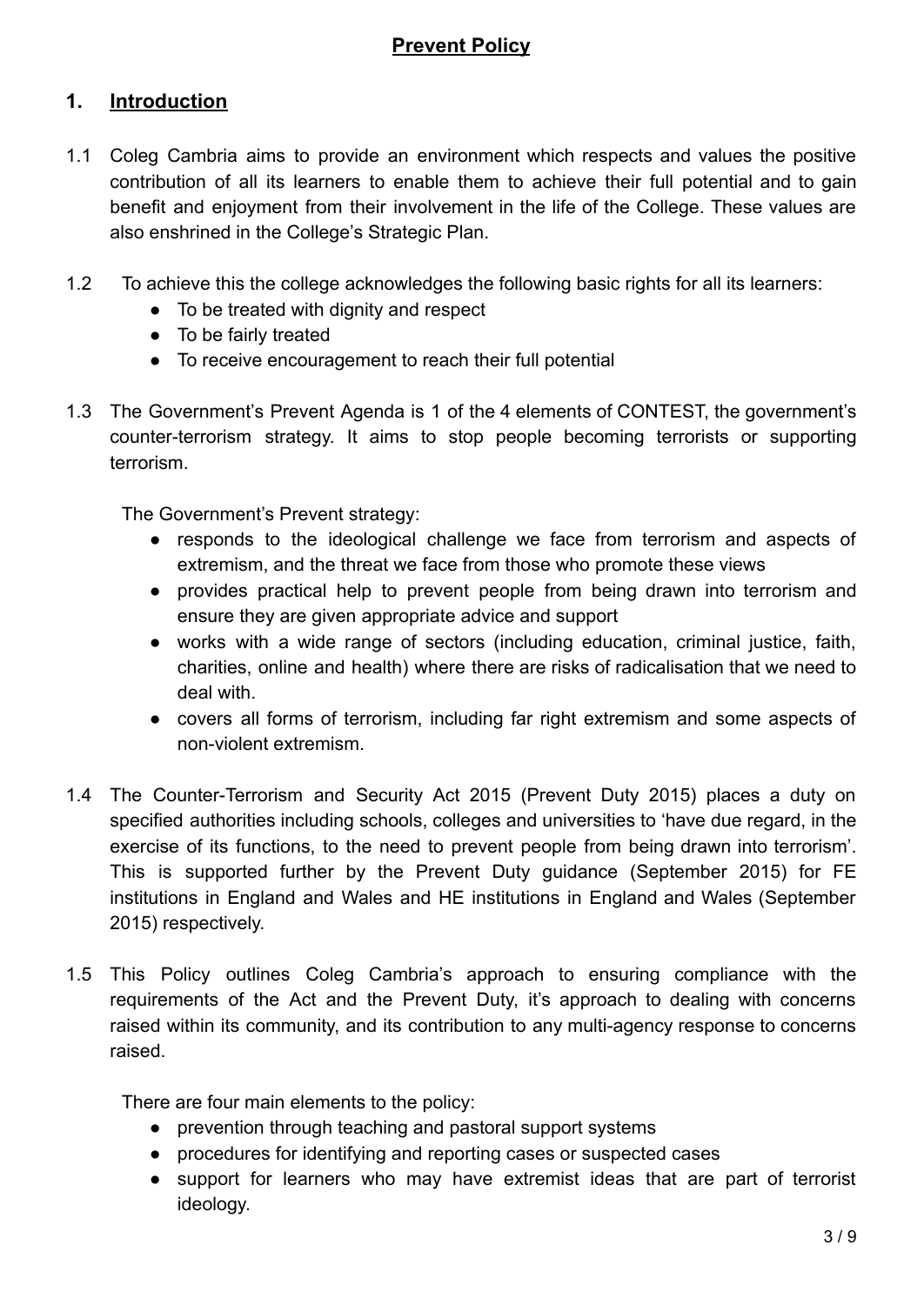- to provide a safe and secure environment for all learners in the college.
- 1.6 The College has developed a culture of safety and respect for its students, colleagues , governors and visitors. As part of this ethos the College has considered the Prevent Duty and the importance of collaborative working between college staff, local authorities, police, other educational institutions, policy makers and health providers to identify, detect and safeguard vulnerable people throughout the organisation.

# **2. Prevent Duty**

The Prevent Duty requires the College to:

- 2.1 Work in partnership with others (colleagues, governors, the local authority, the local safeguarding board, the police, health professionals, Prevent professionals etc.) to ensure student safety.
- 2.2 Risk assess all events and activities, off and on site, and to be aware of any where the possibility to have contact with or become involved in terrorism exists.
- 2.3 Provide sufficient pastoral care and welfare support for all students and use of a faith facility.
- 2.4 Have effective IT security (including the use of Wifi) and a responsible user policy in place.

# **3. Scope**

- 3.1 This Policy applies to all individuals who come into contact with Coleg Cambria, including but not limited to:
	- All Learners (including FE, WBL HE, Adult community, School Link learners and learner voice clubs and societies)
	- Colleagues
	- Volunteers
	- Governors
	- All external visiting speakers
- 3.2 It applies to all sites of the College including:
	- Outreach centres (including those on employer premises)
	- Sub-contractors (including traineeship programmes, delivery partners)
	- Nurseries and Holiday clubs (both onsite and offsite),

# **4. Approach**

4.1 Coleg Cambria's approach will be to carry out a risk assessment which is proportionate to the size, complexity and cultural setting of the institution. The risk assessment will ensure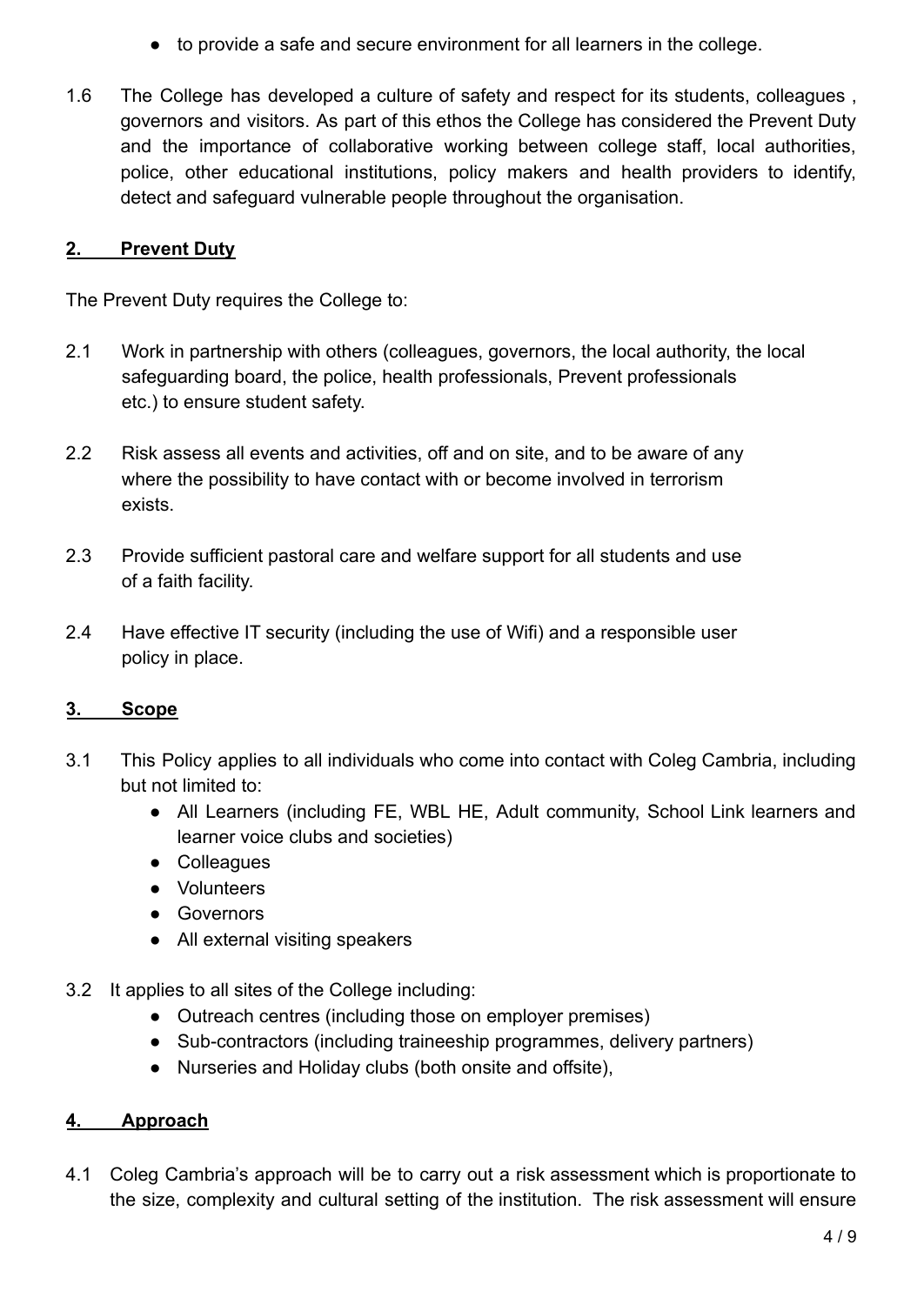that appropriate policies and procedures are in place to help identify and support individuals who may be vulnerable and/or at risk and also provide clear management oversight of the requirements. The risk assessment will be regularly reviewed and, where necessary, updated.

4.2 The College seeks to identify individuals who may be vulnerable and/or at risk within its community at an early stage, be they a colleague or a learner, and ensure they are given appropriate support and welfare provisions. The College's responsibilities under the Act will be managed initially through existing safeguarding arrangements set out within this Policy, and also within the College's Safeguarding Policy.

# **5. Prevent Duty Objectives**

- 5.1 This policy has five key objectives:
	- To promote and reinforce shared values; to create space for free and open debate; and to listen and support the learner voice.
	- To break down segregation among different student communities including by supporting interfaith and inter-cultural dialogue and understanding, and to engage all students in playing a full and active role in wider engagement in society
	- To ensure student safety and that the College is free from bullying, harassment and discrimination
	- To provide support for students who may be at risk and appropriate sources of advice and guidance
	- To ensure that students and colleagues are aware of their roles and responsibilities in preventing violent extremism.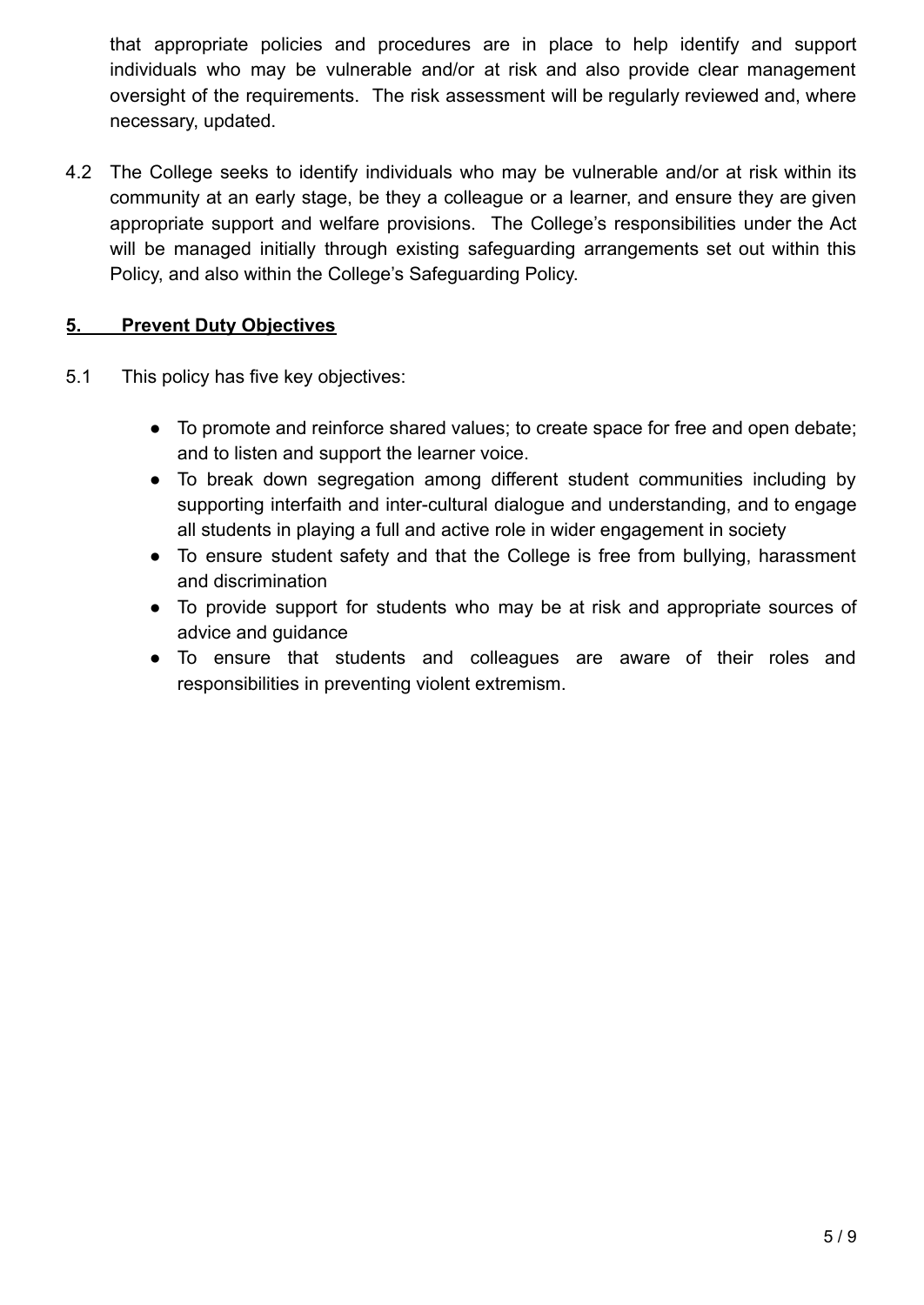#### **6. British Values**

- 6.1 The Prevent Duty states the British Values that are expected to be embedded into the curriculum offer and into the ethos of the College, they are:-
	- Democracy
	- The rule of law
	- Individual liberty
	- Mutual respect
	- Tolerance of those with different faiths and beliefs
- 6.2 The College's Senior Management Team will lead on the embedding of British Values, together with the governing body. The Senior Management Team will establish guidelines and actions to be taken through the College's operation to ensure that British Values are understood by all and are integral to the College's culture reflecting the College's Values.
- 6.3 This will be achieved through:
	- Promoting core values of respect, equality and diversity, democratic society, learner voice and participation throughout the College
	- Building staff and student understanding of the issues surrounding extremism and their confidence to deal with them
	- Actively working with local schools, local authorities, police and other agencies to ensure all staff at the college are aware of their statutory duties under Prevent so young people are not radicalised by external agencies.

#### **7 Responsibilities**

#### **The College will:**

- 7.1 Ensure that learners feel safe/secure and are listened to, and that they know whom they can approach if they are worried or in difficulty.
- 7.2 Designate a member of staff with overall responsibility for the protection of children and adults at risk, who will also be the Single Point of Contact for Prevent Concerns (SPOC). This is the Head of Learner Services (Designated Safeguarding Person) who will ensure that every colleague and Governor is made aware of the name and role involved.
- 7.3 Designate colleagues with direct responsibility for the day to day management of all issues relating to concerns over learners. These will be the Welfare Officers based on each site.
- 7.4 Refer all concerns or allegations of abuse promptly to the appropriate agencies, via the SPOC.
- 7.5 The SPOC will represent the college at multi agency meetings /Channel Panel meetings in relation to the referral. The SPOC will be responsible for ensuring all colleagues are briefed on the regulations and practice outlined in this policy. This process will be monitored by the Safeguarding Group.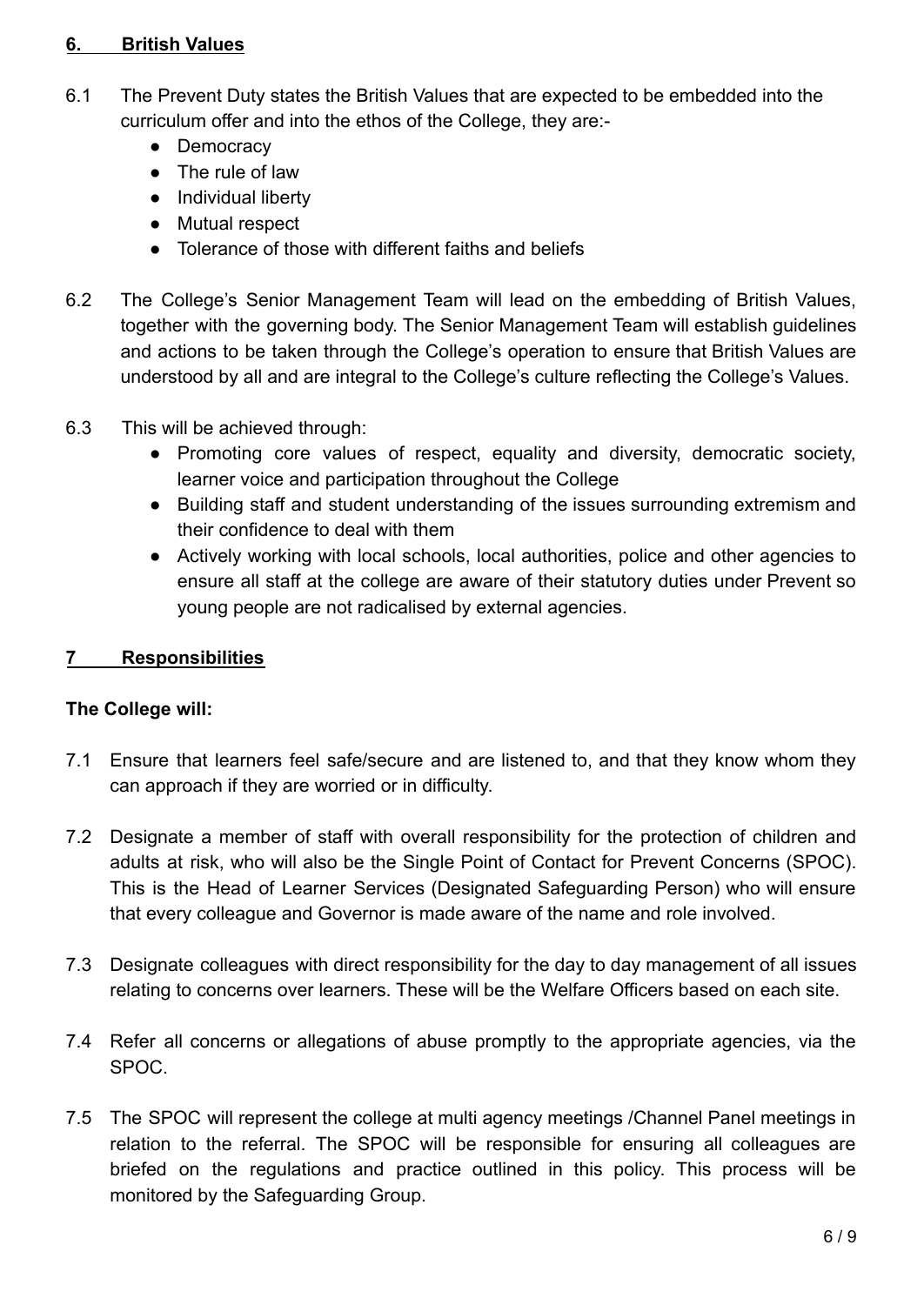- 7.6 Requests for information from the Police/Security Services regarding individual learners at Coleg Cambria will be handled by the SPOC in accordance with current legislation.
- 7.7 Keep confidential and secure records of all such referrals. It is the SPOC's responsibility to ensure that copies of relevant referral forms and related documentation are held securely in accordance with the College's Data Protection Policy. Confidentiality remains a high priority and suspicions and investigations are shared only with those who need to know. Information is shared under the guidance of North Wales Counter Terrorism Police.
- 7.8 Carry out a risk assessment (Creating Safe Learning Communities) which will ensure that appropriate policies and procedures are in place to identify and support individuals who may be vulnerable and/or at risk and also to provide clear management oversight of the requirements. This risk assessment will be regularly reviewed and updated.
- 7.9 Ensure adequate training is in place for all colleagues, volunteers and partners and records kept.

### **Colleagues will:**

- 7.10 Report any suspicions to the SPOC the same day by verbal referral or using the College Safeguarding Referral Form. Colleagues must not comment on any statements made or conduct any questioning of the learner. Appropriate training is given to colleagues to ensure this takes place.
- 7.11 Complete the External Visitor Speaker form electronically 14 days prior to a visit or online delivery session.

# 8. **Referral Process**

- 8.1 Any colleague, or learner may identify concerns about another member of staff or student who are vulnerable to the risk of being drawn into violent extremism, based on information they have received or behaviour they or another individual have observed.
- 8.2 The College believes that it is important for those concerns to be shared in a safe and supportive environment, where appropriate intervention can be offered, if required. Referral should be made via the Safeguarding process which will be monitored by the Welfare Officer on each site and then if appropriate will be passed to the SPOC.
- 8.3 The SPOC will then discuss the concern with the reporting member of staff and if appropriate refer to the Channel Process (facilitated by North Wales Police and the relevant Local Authority) or referred for further support from the College Safeguarding Team.
- 8.4 The SPOC will make the referral to the appropriate statutory agency. The SPOC will represent the college at multi-agency meetings / Channel Panel meetings, in whatever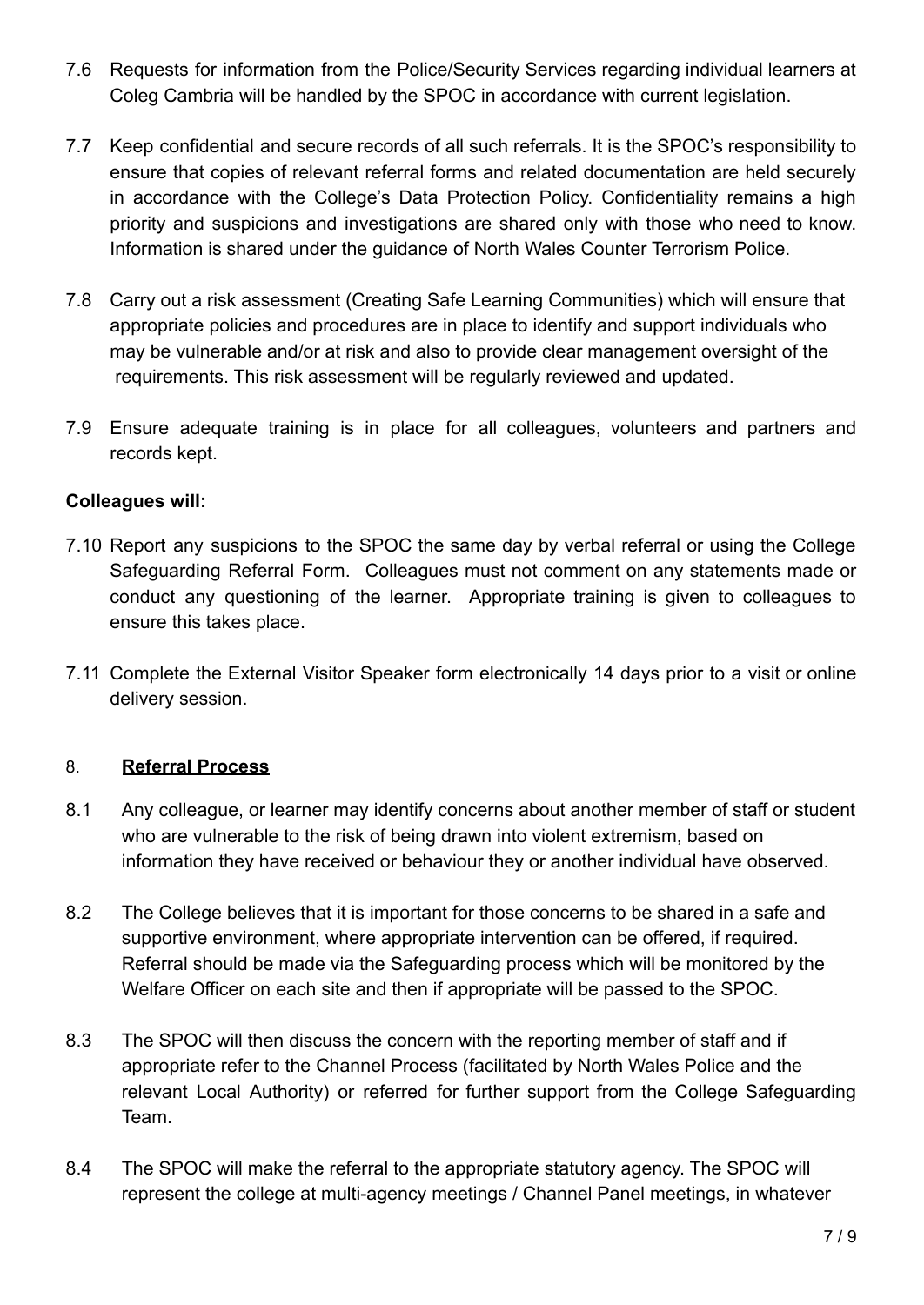format that may be held, either in person or virtually, in relation to the referral.

8.5 If there is an immediate concern of danger to life or harm the correct referral process is to call 999 and then inform the SPOC at the earliest opportunity.

# **9. Information Sharing**

- 9.1 There may be instances where the College is suitably concerned for a person's welfare to share these concerns with external agencies. This may include referral to the Channel Process, and / or referral to North Wales Police (under the terms of its Information Sharing Agreement).
- 9.2 In reaching a decision to share any information with third parties the College will adhere to its Data Protection policies which are in place. Confidential records of the information shared will be kept by the College's SPOC in accordance with guidelines within the College's policies. In all cases necessity, proportionality, risk and wherever possible the consent of the individual, (or parents for Under 18 year olds) will be key to determining whether information will be shared.

# **10, Training**

- 10.1 Learners will receive regular training and information in order to inform them of, and raise their awareness of, the Prevent agenda as part of their safeguarding training supported by a bespoke tutorial delivered across Curriculum Areas by Progress Coaches.
- 10.2 Information of the Prevent Agenda and Duty will be promoted to students by inclusion in:-
	- Curriculum offer, lesson planning and schemes of work
	- Safeguarding posters
	- Safeguarding policy and procedures
	- On line induction information
	- Training and development sessions
- 10.3 Colleagues will receive awareness training and guidance on how to deal with:-
	- Inappropriate material and behaviours
	- Disclosures by learners about their exposure to extremist actions, views or materials
	- Accessing extremist material online
	- Parental or peer concerns
	- Intolerance of difference
	- Anti-Western or Anti-British views
	- The impact on the student and the FE Institution
- 10.4 The College will ensure that colleagues are familiar with the Prevent agenda, supported by the provision of refresher training, be able to promote British Values, understand how